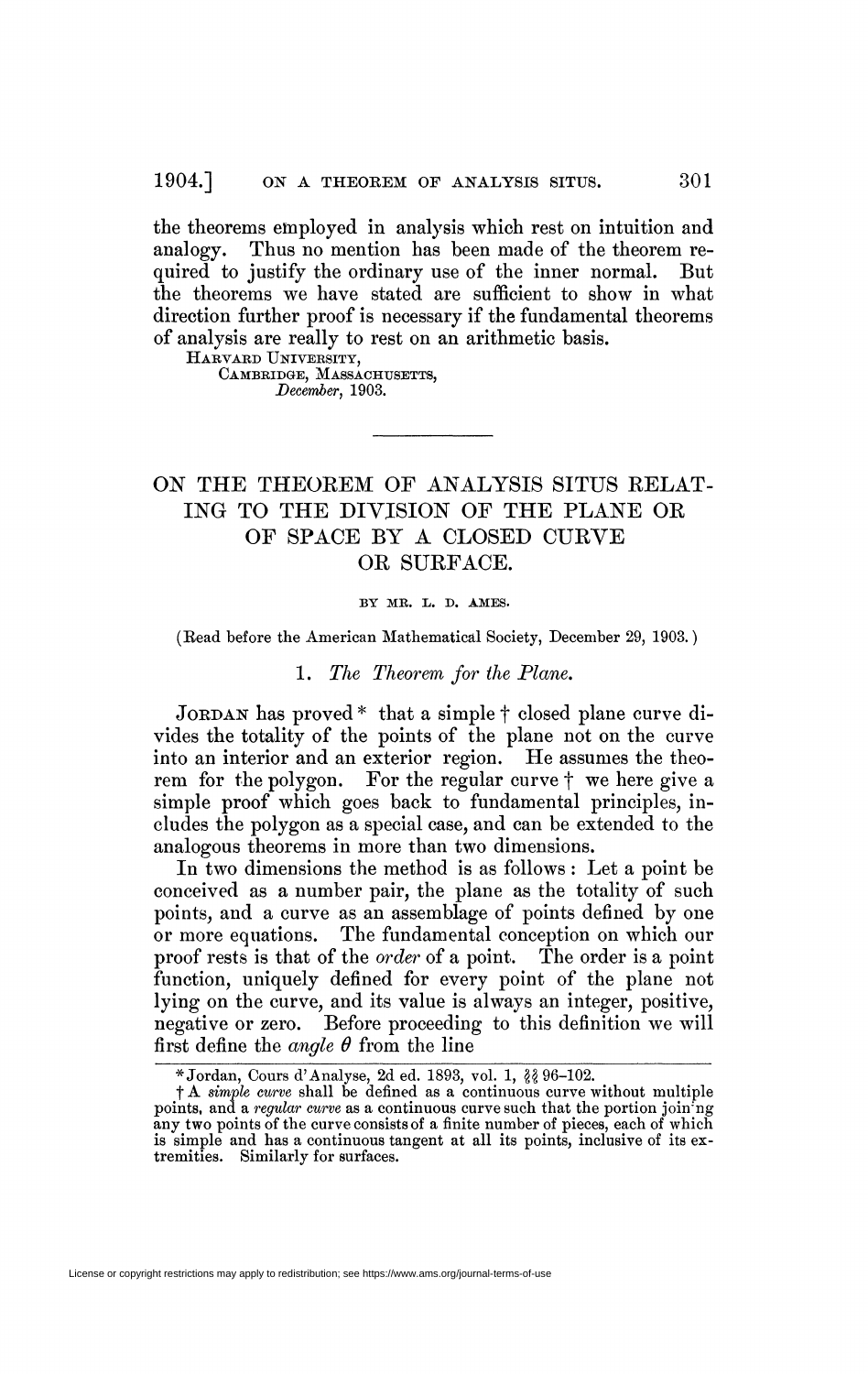302 ON A THEOREM OF ANALYSIS SITUS. [March,

to the line

*l*: 
$$
y = a_2 t + b_2
$$
,  $x = a_1 t + b_1$ ,  $(t_0 \le t \le t_1)$ ,  
\n*l'*:  $x = a'_1 t + b'_1$ ,  $y = a'_2 t + b'_2$ ,  $(t'_0 \le t \le t'_1)$ ,

as any simultaneous solution of the equations

$$
\sin \theta = \kappa \begin{vmatrix} a_1 & a_2 \\ a'_1 & a'_2 \end{vmatrix}, \quad \cos \theta = \kappa \begin{vmatrix} a_2 & -a_1 \\ a'_1 & a'_2 \end{vmatrix},
$$

where *k* is the positive number  $\kappa = (\sqrt{a_1^2 + a_2^2} \cdot \sqrt{a_1'^2 + a_2'^2})^{-1}$ . Let a closed curve be defined by the equations

$$
x = \phi(t), \quad y = \psi(t),
$$

where  $\phi$  and  $\psi$  are continuous functions of t having the primitive period  $\omega$ ,

$$
\phi(t + \omega) = \phi(t), \qquad \psi(t + \omega) = \psi(t).
$$

Let O be any fixed point not on the curve, and let  $P_0$  and P be a fixed and a variable point respectively, both on the curve. Let  $\theta(t)$  be such a determination of the angle  $P_oOP$  that it is a continuous function of the parameter *t* of the point P. Then

$$
\theta(t + \omega) = \theta(t) + 2n\pi,
$$

where *n* is a positive or a negative integer, or zero. *This number n I define as the* ORDER *of the point O with respect to the curve.*  The absolute value of *n* is independent of the position of  $P_{\alpha}$ , or of any consistent choice of the parameter. The sign of *n* depends only on the choice of the parameter *t.* This choice corresponds arithmetically to the geometric *sense* in which the curve is described. The points of the order of a given point can be shown to form one or more continua.

THEOREM. *A simple regular closed plane curve divides the totality of the points of the plane not on the curve into two continua, of each of which the curve is the total boundary.* 

The proof is given by the aid of two lemmas. The first asserts that, in any region about a simple point of a regular closed plane curve (with or without multiple points), there are two points of two orders differing by unity, and it is shown that a continuous curve joining them must cut the given curve. From this it follows that the points of the plane not on the given curve form at least two continua.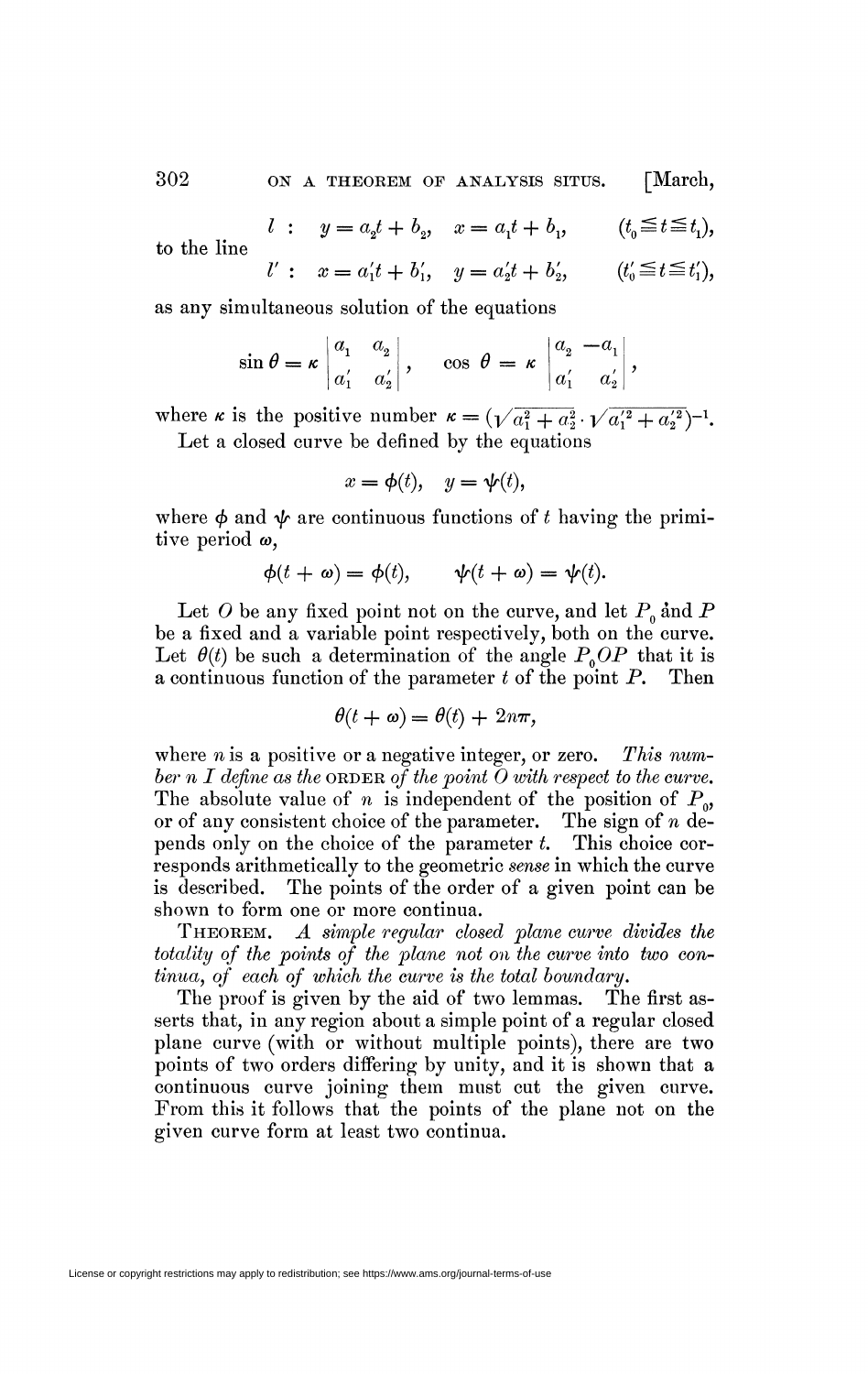The second lemma asserts that, if a simple regular curve (with the possible exception of one or both of its extremities, in case it is not a closed curve) lies within a region *R,* then the totality,  $R^-$ , of points of  $R'$  not on the curve forms  $at$  most two continua ; if at least one end point of the curve is interior to  $R$ , the points of  $R<sup>-</sup>$  form one continuum. This is proved first for a curve which can be represented by the equation

$$
y = \phi(x), \qquad (x_0 \le x \le x_1),
$$

where  $\phi(x)$  and  $\phi'(x)$  are single-valued and continuous, by showing that any point of  $R<sup>-</sup>$  can be joined to one of two preassigned points in  $R^-$  by a continuous curve in  $R^-$ . This is done by the aid of a neighborhood of an arc of the given curve, which is divided by the curve into two continua. If an end point of the curve is interior to *R,* these can be joined into one continuum. If the whole regular curve lies in a finite region, it can be divided into a finite number of such parts, which are thought of as constructed successively, and the lemma is shown to be true at each stage. If the curve is infinite, it is sufficient to consider three arbitrary points in *R~* and a suitable finite portion of the curve. Thus the lemma is extended to the whole curve. If, in particular, R be taken as the whole plane, it follows that the points of the plane not on a given regular simple curve form at most two continua. It is then shown that every point of the curve is a boundary point of each region, and that every boundary point of either region is a point of the curve. This proves the theorem.

The order of an exterior point is 0, that of an interior point is  $\pm 1$ . Hence we have obtained an arithmetic proof of the following theorem, which we state for greater clearness in geometric language : *When P describes the simple regular closed curve O, the angle 6 comes back to its initial value when O is an exterior point of C, and increases by*  $2\pi$  *or*  $-2\pi$  *when O is an interior point.* 

## 2. *The Corresponding Theorem for Surfaces.*

Consider any finite surface *R* in space of three dimensions. Let  $R'$  be a region of the surface whose boundary  $C'$  is a single simple closed curve which divides the surface into two or more regions. Define the positive sense of this boundary arbitrarily. Let *R"* be any other such region whose boundary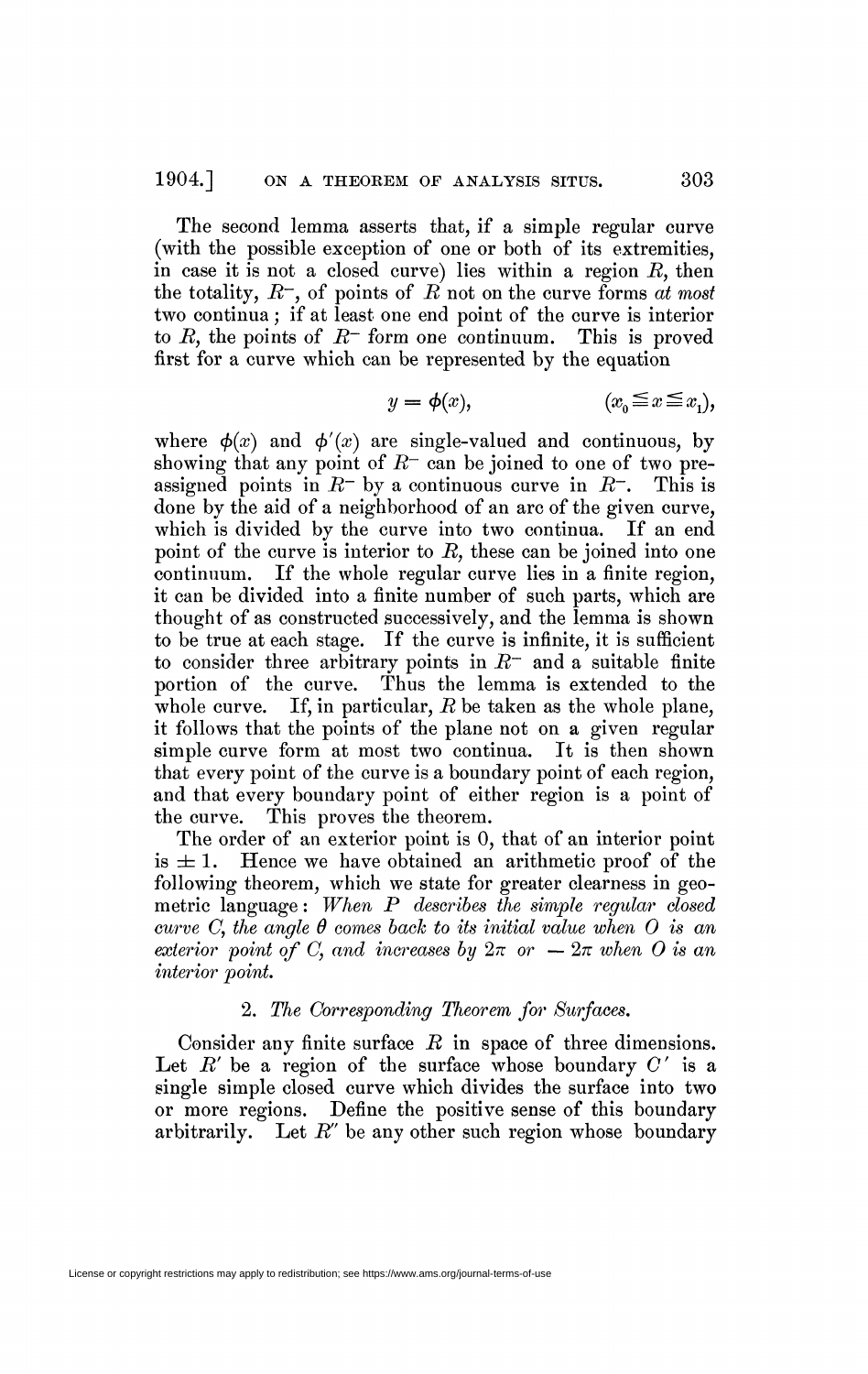is  $C''$ . Draw curves which, together with  $C'$  and  $C''$ , divide *R* into mutually exclusive regions  $R_i$ ,  $(i = 1, 2, 3, \ldots)$  each bounded by only one simple closed curve  $C_i$ , where  $C_i$  divides *R* into two or more regions. If it is then possible to define the positive sense for each of these boundaries so that, when each boundary is traced in the positive sense, each segment common to two of the curves  $C_i$  will have been traced once in one direction and once in the other, the surface is said to be *bilateral.\**  The present discussion is confined to bilateral surfaces. When the positive sense of the boundaries of the regions *R.* is thus defined, the positive sense of the boundary of *R"* is defined to be the same as the positive sense of the boundaries of the region or regions *R.* of which the boundary of *R"* consists, in so far as these boundaries coincide. Thus the positive sense of any simple closed boundary of a region on the surface is defined, and by means of this definition the positive normal is defined wherever it exists.

Let  $O$  be any point not on the surface. Refer the surface to a system of spherical coordinates with origin at 0. Let *R* be any region on the surface, and let its boundary be the curve *C*  whose equation is  $\phi = f(\theta)$ . If R does not have points on both the positive and negative polar axes  $\phi = 0, r > 0$ , and  $\phi = \pi$ ,  $r > 0$ , define the *solid angle*  $\Theta(0, R)$  subtended by R at  $O$  as follows:

$$
\Theta(O,\,R) = \int_C (\cos\,\phi \pm 1)d\theta,
$$

where the upper sign is used if *R* and *C* have no point on the positive polar axis  $\phi = 0, r > 0$ , and where the lower sign is used if *R* and *C* have no point on the negative polar axis  $\phi = \pi$ ,  $r > 0$ . Both signs yield the same value when R has no point on the polar axis  $\phi = 0$ . Any region R can be divided into parts  $R<sub>x</sub>$  each falling into one or both of these classes, and  $\Theta$  (*O*, *R*) is then defined as  $\Sigma \Theta(O, R_i)$ . The solid angle is thus uniquely and consistently defined. The order of a point in two dimensions is a limiting case as the point  $O$  approaches the plane. The solid angle is susceptible of an algebraic sign, and is continuous for all positions of  $O$  not on the surface. The spherical excess of a region on the surface of a sphere, and of the corresponding solid angle, is defined as the limit of the spheri-

License or copyright restrictions may apply to redistribution; see https://www.ams.org/journal-terms-of-use

<sup>\*</sup> Cf. Möbius, Gresammelte Werke, vol. 2, p. 477.